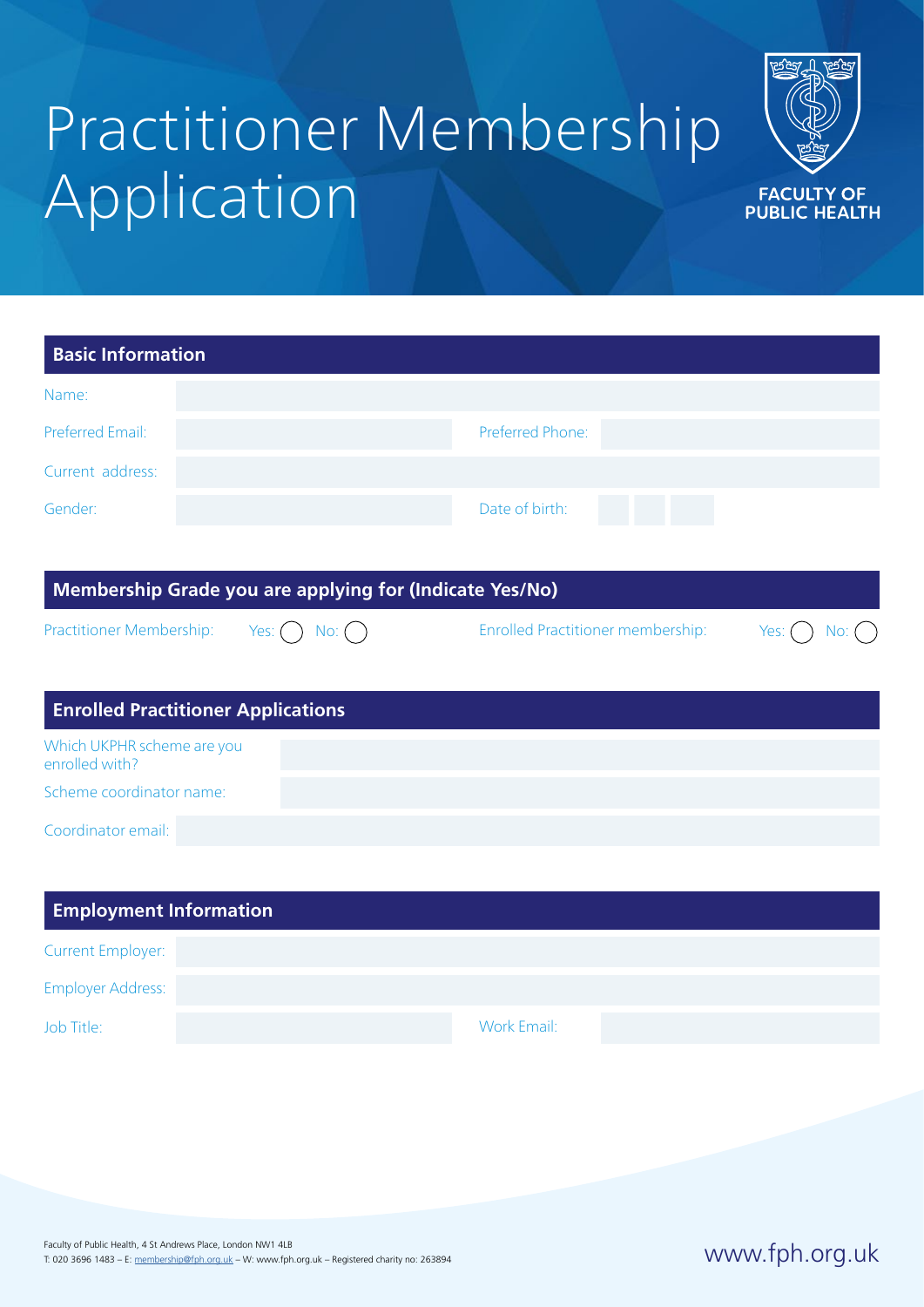### **Eligibility for Membership**

Practitioner members are required to demonstrate that they are currently working at the level of a practitioner, have a relevant professional registration and a relevant postgraduate qualification. Please complete the rest of the form according to your current registration status:

- 1. If you have UKPHR Practitioner Registration please complete section A and ignore sections B, C, D and E. You do not need an existing FPH member to support your application for membership.
- 2. If you do not have UKPHR Practitioner Registration then please complete sections B, C, D and E. All applications without UKPHR registration must be supported by an existing FPH Member of Fellow.
	- a. Please ask your supporting member to complete Section F on your behalf.
	- b. If you do not know an FPH member who can support your nomination then please complete up to section E and return your application to [membership@fph.org.uk.](mailto:membership%40fph.org.uk?subject=)

We will forward your application to a Local Board Member or regional Faculty Adviser. They will then choose to approve and support your application based on the details you have given in sections B, C and D.

| <b>A</b> – UKPHR Registration                    |                                                                                                                                 |
|--------------------------------------------------|---------------------------------------------------------------------------------------------------------------------------------|
| <b>UKPHR Registration</b><br>Number:             | <b>Registration Date:</b>                                                                                                       |
| <b>B</b> – Alternative Professional Registration |                                                                                                                                 |
| <b>Registration Body:</b>                        |                                                                                                                                 |
| Registration<br>Number:                          | <b>Registration Date:</b>                                                                                                       |
| <b>C</b> – Graduate Qualification                |                                                                                                                                 |
| related to the practice of public health.        | Please indicate a qualification you hold at level 6 or above in the Regulated Qualifications Framework (or equivalent), that is |

| state that the control of the control of the state of the control of the control of the control of the control of the control of the control of the control of the control of the control of the control of the control of the |                 |  |
|--------------------------------------------------------------------------------------------------------------------------------------------------------------------------------------------------------------------------------|-----------------|--|
| <b>Qualification Name:</b>                                                                                                                                                                                                     |                 |  |
| Awarding<br>lnstitution:                                                                                                                                                                                                       | Date confirmed: |  |

Please write 50 -100 words showing how this qualification is relevant to the practice of public health if this is unclear from its Qualification Name and Awarding Institution (If in doubt describe or justify relevance):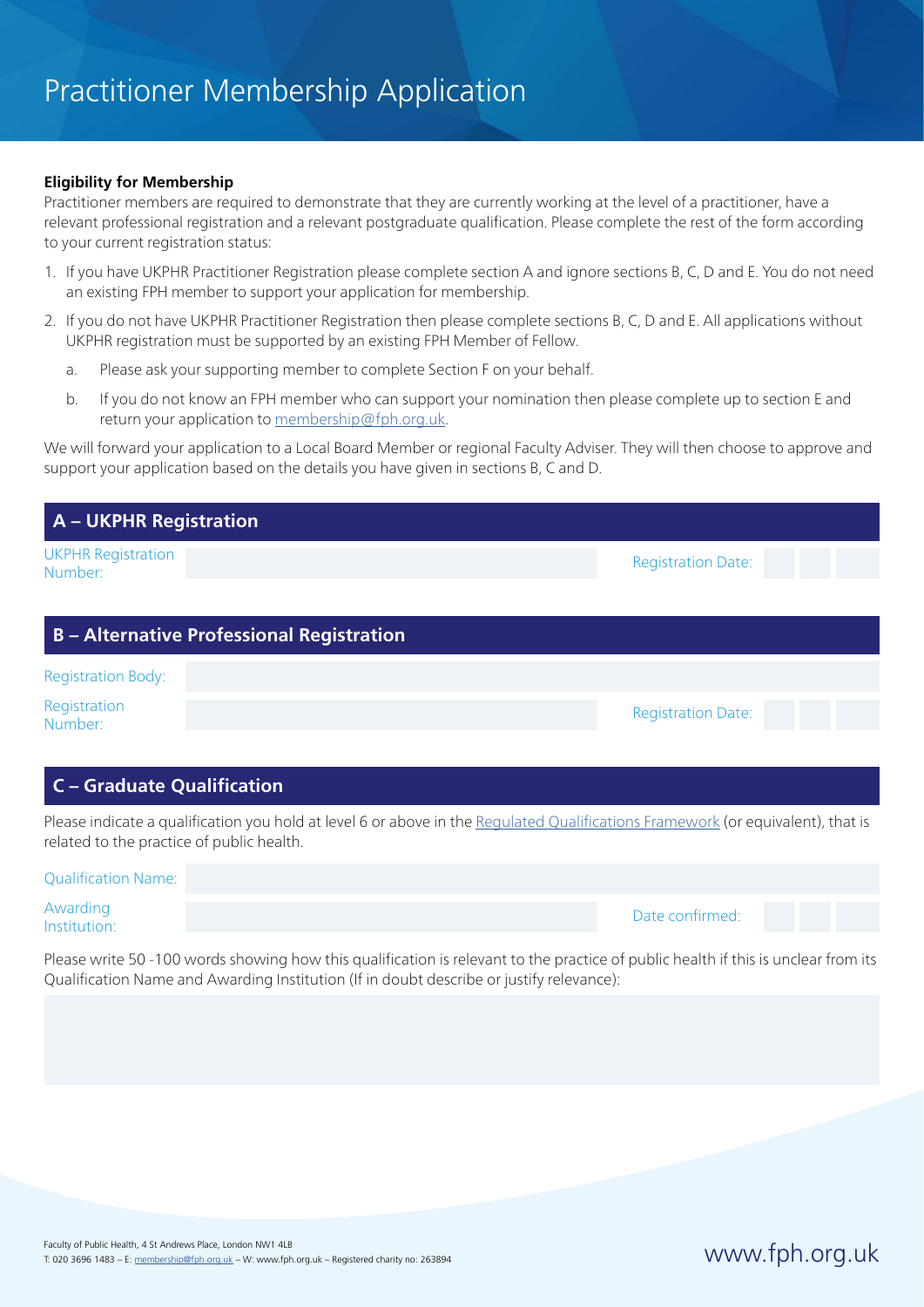### **D – Statement of Practitioner level of experience**

For the purpose of Practitioner Membership the FPH definition of "working at the level of a public health practitioner" is based on the Public Health Skills & Knowledge Framework, namely "members of the public health workforce who work in various areas of public health practice, including health improvement, health protection and health and social care quality (often called "healthcare public health"). These individuals work in many places, for many organisations and in many areas of public health. They work at level 5 to 9 of the PHSKF."

Please write up to 250 words summarising why you consider yourself to be working at the level of a PH Practitioner for the past 3 years:

### **E – Professional referee**

If you do not have support from an existing FPH member then please provide details of your line manager or a professional referee who can assure the above information until it is assured by an FPH member. If you already have support from an FPH member then please leave this blank.

| Name:              |       |  |           |  |
|--------------------|-------|--|-----------|--|
| Role:              |       |  | Employer: |  |
| Indicate as signed | Date: |  |           |  |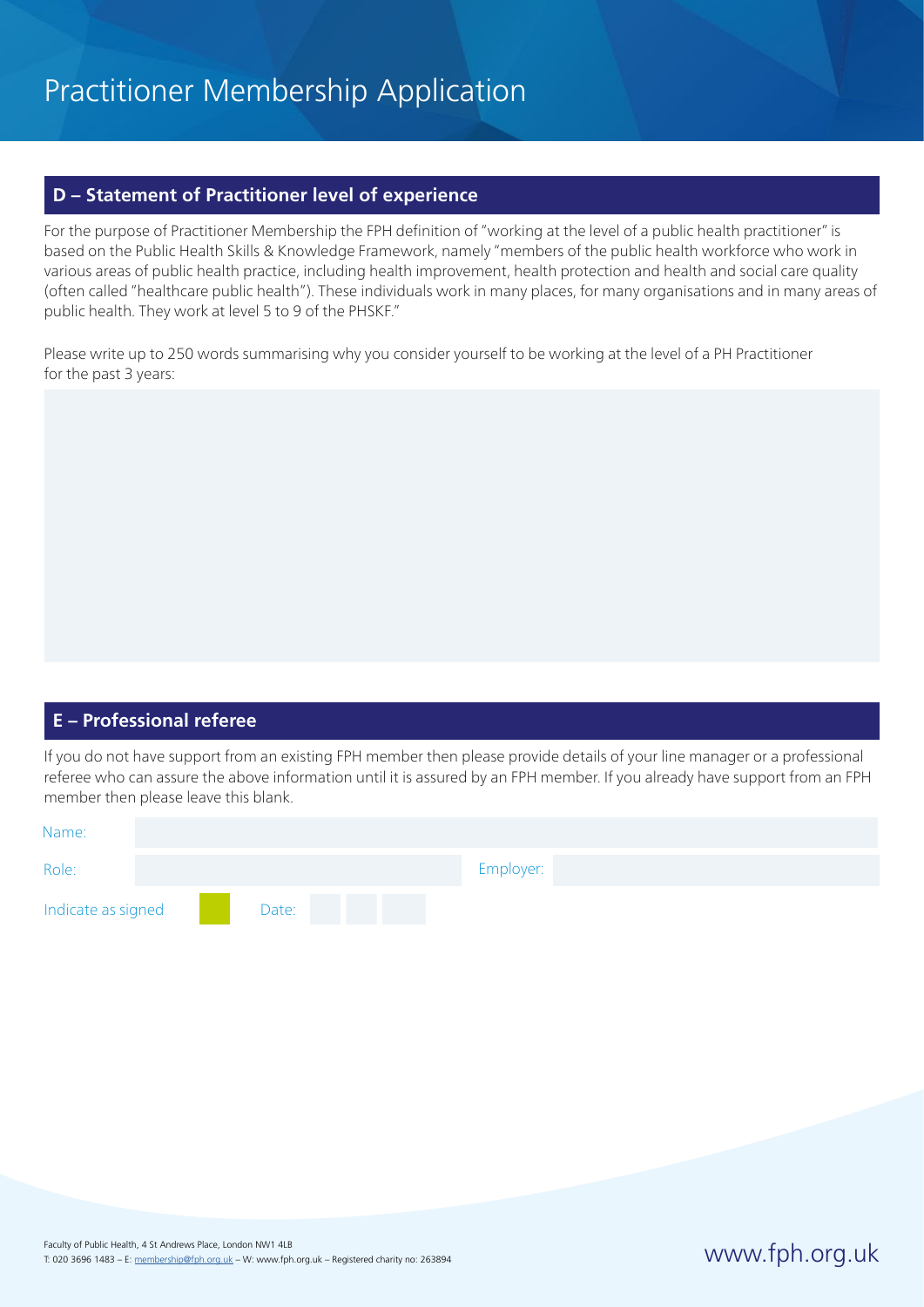## Practitioner Membership Application

### **F – Supporting FPH Member**

By supporting this application FPH members are providing assurance of the experience that the applicant is demonstrating and that this meets the required level to become a Practitioner Member of the Faculty of Public Health.

If you are unsure of this level then please refer to the guidance available or contact [membership@fph.org.uk](mailto:membership%40fph.org.uk?subject=) for help.

| Name:                                            |                                               |
|--------------------------------------------------|-----------------------------------------------|
| Email:                                           | Membership<br>Number:                         |
| FPH Region:                                      |                                               |
| Local Board Member: Yes: $\bigcap$ No: $\bigcap$ | Faculty Adviser: Yes: $\bigcap$ No: $\bigcap$ |
| Indicate as signed<br>Date:                      |                                               |
|                                                  |                                               |
| <b>Signature</b>                                 |                                               |

| Applicant<br>signature: | Date: |  |  |
|-------------------------|-------|--|--|
|                         |       |  |  |

### **Next Steps:**

- 1. Please send in your completed form to [membership@fph.org.uk](mailto:membership%40fph.org.uk?subject=)
	- a. If your application requires an FPH Member or Fellow to act as a referee but does not have any members available to provide this referral then your application will be forwarded to the Local Board Member or Faculty Adviser for the region in which they work at the time of applying and these FPH Fellows will be asked to act as a referee.
	- b. If neither the Local Board Member or Faculty Adviser is willing or able to act as a referee then your application will be referred to an assessment panel for consideration.
- 2. If your application is successful then payment details will be sent to you
- 3. Membership will begin immediately once payment has been confirmed